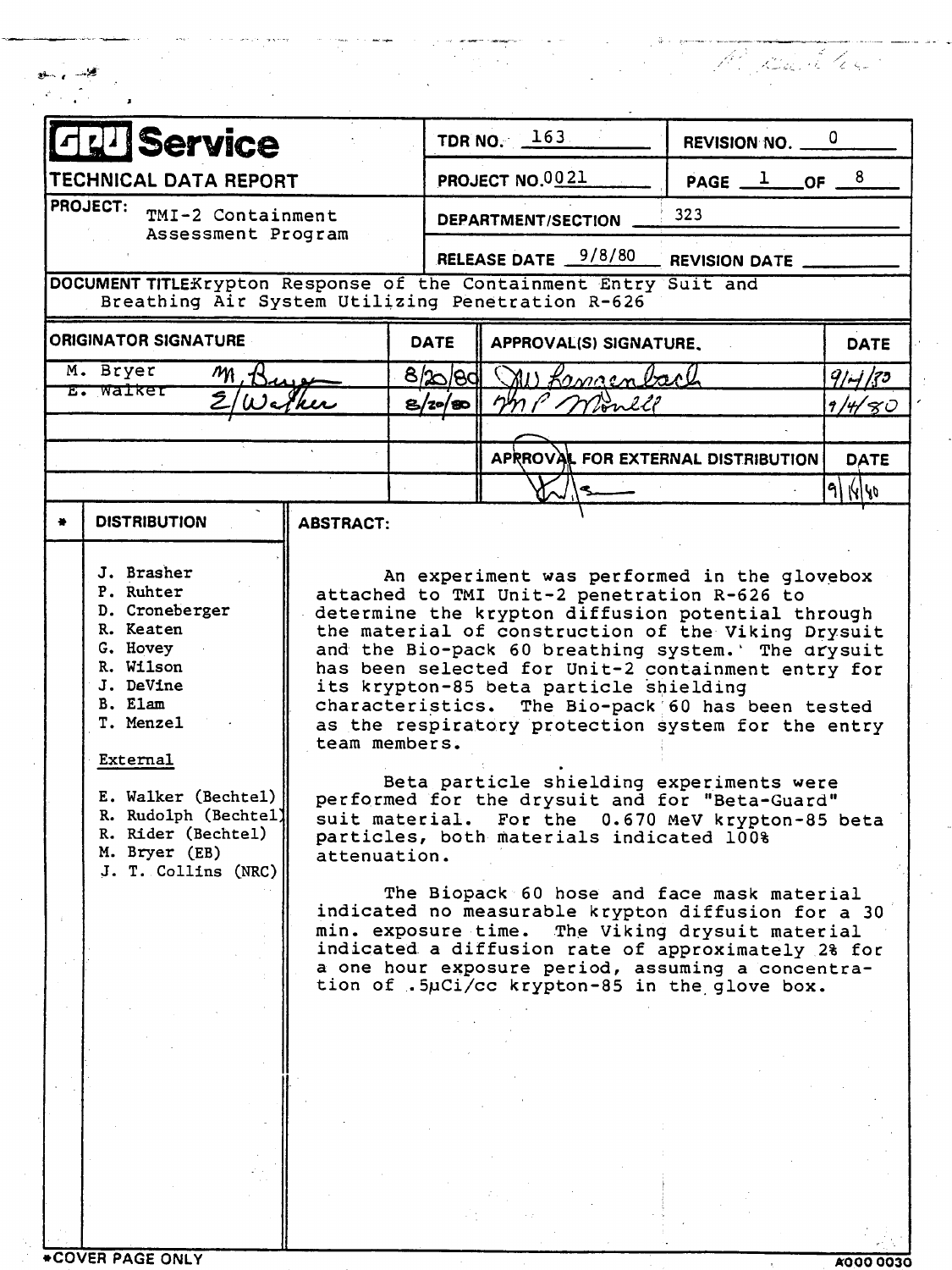TDR 163 Page 2

Krypton Response of the Containment Entry Suit and Breathing Air System Utilizing Penetration R-626

TABLE OF CONTENTS

Page No.

3

3

6

7

7

,..:'.' ..

- 1.0 INTRODUCTION
- 2.0 TEST RESULTS
- 3.0 DISCUSSION
- 4.0 CONCLUSIONS
- 5.0 REFERENCES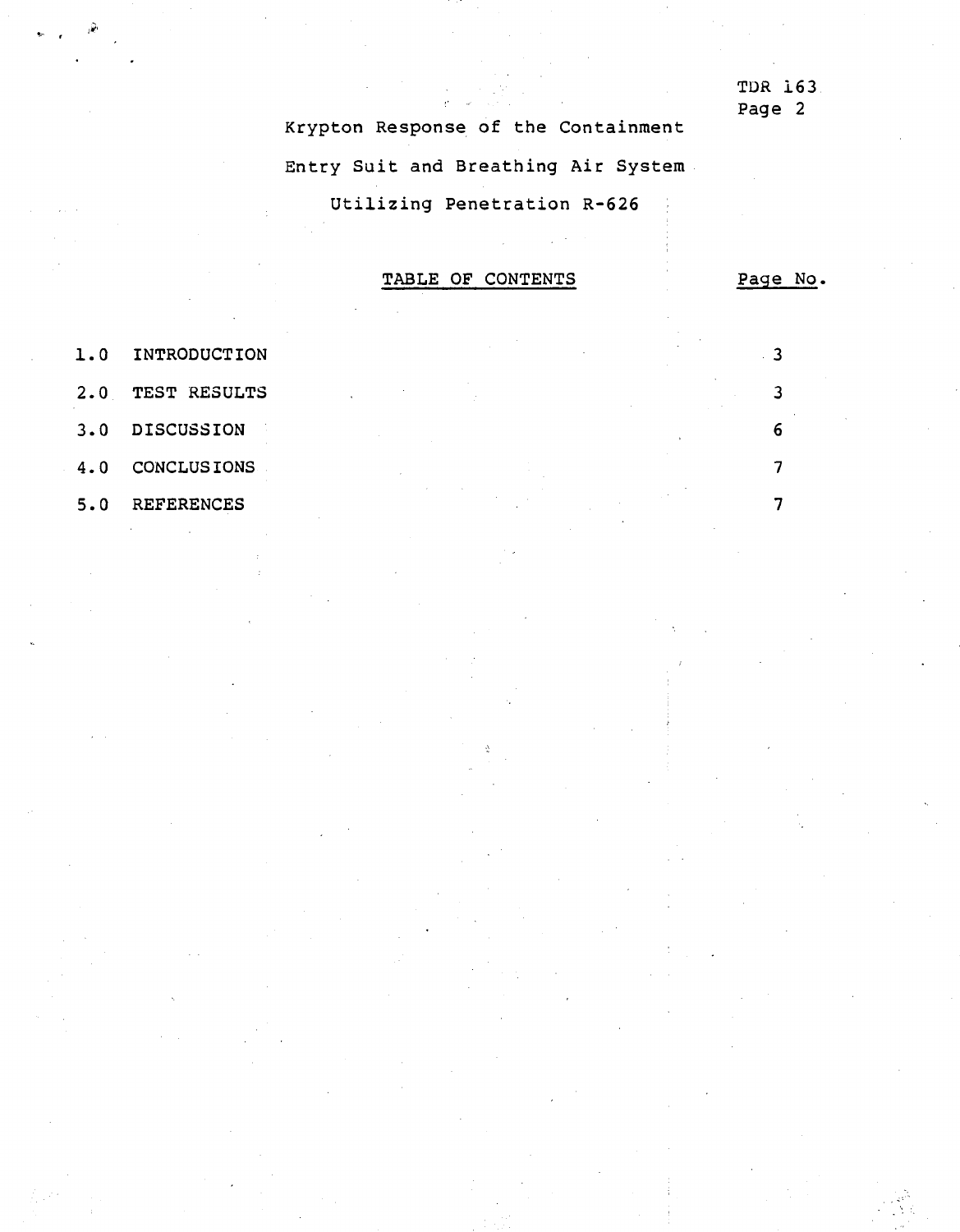## 1.0 INTRODUCTION

The initial entry into TMI Unit-2 containment has been planned on the basis that the containment atmosphere will not have been cleansed either chemically or radiologically. Beta Guard, a 307 mg/cm $^{\rm 2}$  hydrocarbon compound and the Viking Drysuit, a 250 mg/cm $^{\rm 2}$  rubber coated tricot were selected to provide shieldin from the krypton-85 beta radiation for the reentry team members. The Bio-pack 60 oxygen regeneration breathing air system has been considered to provide respiratory protection for the entry.

A series of experiments were performed using the facilities at penetration R-626 of the reactor building to determine the beta shielding effectiveness of the drysuit, and to determine krypton diffusion behavior through the protective suits and breathing apparatus materials.

- The experiments were performed utilizing the services of the following individuals:

B&W - Lee Porter

Rad Services - Mike Pavelek,

Ralph Jacobs

Gen. Dynamics - Mark Bryer NSS - Chip Chretien Bechtel - Ed Walker

#### 2.0 TEST RESULTS,

2.1 Beta Shielding Factor for Protective Suits The krypton-8S beta shielding factor for the protective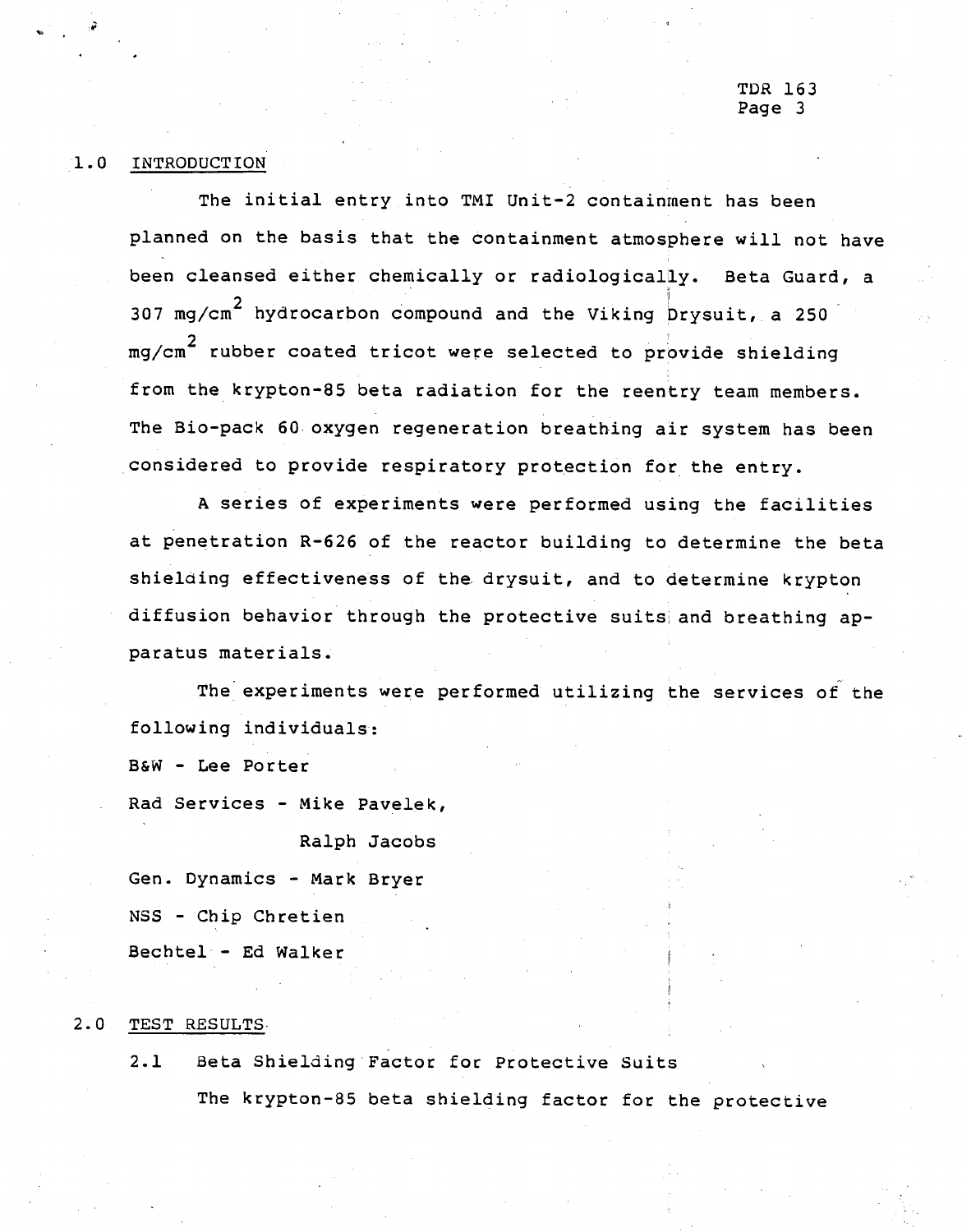## 'l'DR163 Page 4

suit materials was established by inserting a series of Harshaw TLD badges encased within the material into the Unit-2 containment through penetration  $R - 626$ <sup>(1)</sup>. These badges were mounted to a wire frame at distances ranging from 32 inches to 72 inches from the operating deck - elevation 347 ft. The beta doses measured through the suit materials is summarized in Table 1.

Table 1: Beta Shielding of Protective Suit Materials

| Suit<br>Material | Vertical<br>Distance from Floor<br>(in.) | Beta Dose Rate<br>thru Material<br>(Rad/Hr)    |
|------------------|------------------------------------------|------------------------------------------------|
| Beta Guard       | 32                                       | 0.0                                            |
| Viking Drysuit   | 62                                       | 0.0                                            |
| Beta Guard       | 72                                       | 0.0                                            |
| Beta Guard       | 72                                       | $\mathcal{A}^{\text{max}}_{\text{max}}$<br>0.0 |
|                  |                                          |                                                |

These results imply a beta shielding effectiveness of 100%.

2.2 Krypton Diffusion through Protective Materials.

Samples of the Viking drysuit and Bio-pack 60 materials were sealed in the lid of a special gas sample chamber. This configuration permitted the atmosphere outside the sample chamber to diffuse through the material into the chamber. The atmosphere inside the chamber was then analyzed at the end of a preselected exposure time to determine the krypton diffusion rate through the material.

The gas sample chambers were placed inside the glovebox connected to penetration R-626. Containment atmosphere was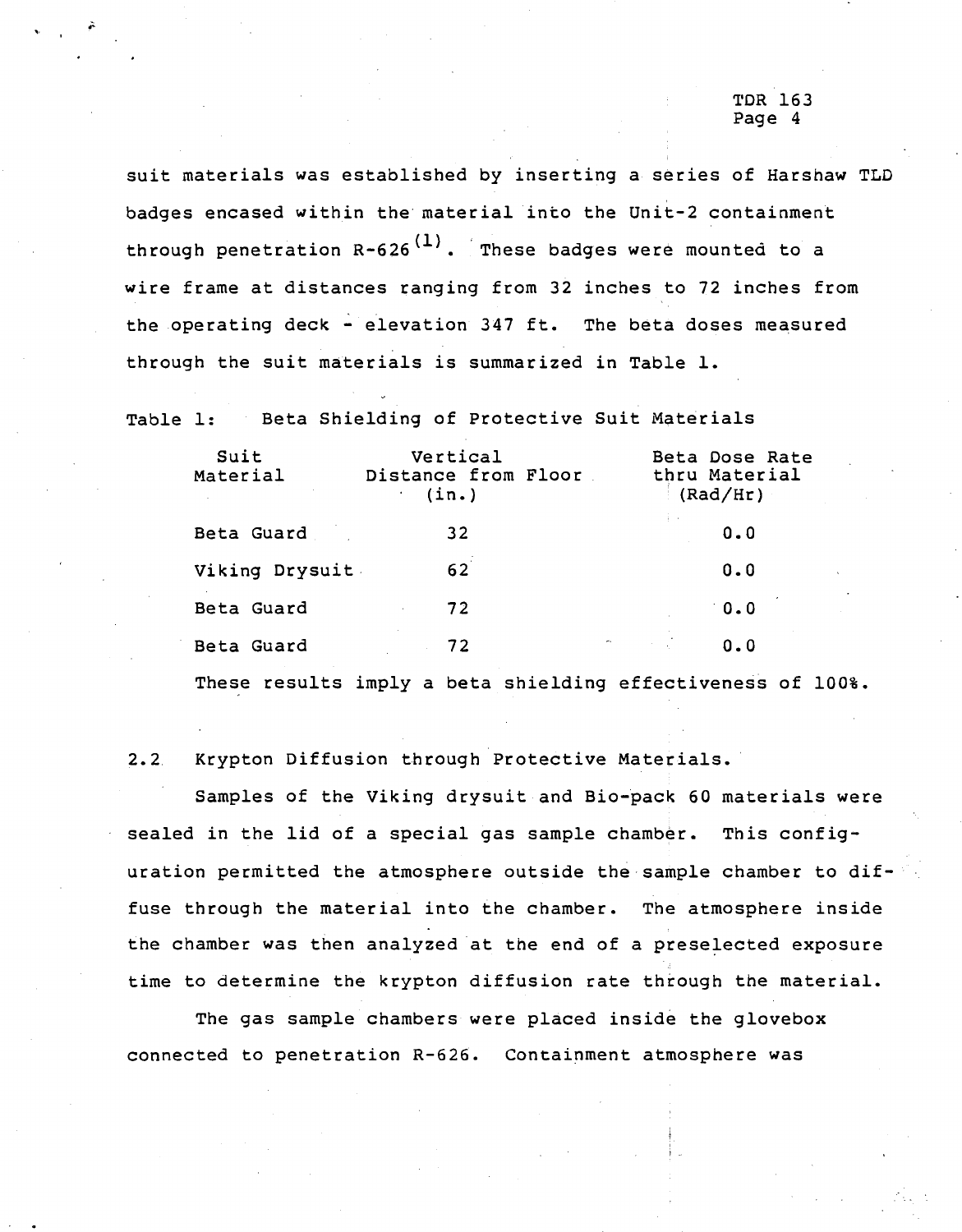TDR 163 Page 5

introduced into the gloveoox by opening a gate valve. The containment environment then diffused into the glovebox. Since this process was a time dependent variable, it was necessary to measure the krypton concentration at various times. This was accomplished by taking 5 ml atmosphere grab samples and measuring the krypton-8s concentration by analyzing the gamma spectrum in the sample vial. The time variation of the krypton-8s concentration inside the glovebox is shown on Figure 1.

The krypton diffusion rates through the various materials tested were based upon the time varying concentration in the glovebox.

The results of the krypton-8s diffusion measurements for. the various materials are summarized in Table 2.

Table 2: Krypton Concentration thru Drysuit and Biopack Materials

| Test<br>Material | Exposure Time<br>To Krypton-85 | kr-85 Concentration<br>thru Test Material (a) |
|------------------|--------------------------------|-----------------------------------------------|
| Drysuit          | 10<br>$\sim 10^{-10}$          | $<$ LLD                                       |
| Drysuit          | 22                             | $2.99x10^{-3}$ $\mu$ Ci/cm <sup>3</sup>       |
| Drysuit          | $32.5$ min.                    | $>$ LLD                                       |
| Bio-pack Mask    | 32.5 min.                      | $\sim$ LLD                                    |
| Bio-pack Hose    | $32.5$ min.                    | $<$ LLD                                       |
| Drysuit          | $64.5$ min.                    | $1.38x10^{-2}\mu$ Ci/cm <sup>3</sup>          |
|                  |                                |                                               |

(a)LLD - Lower Limit of Detection

 $\cdot$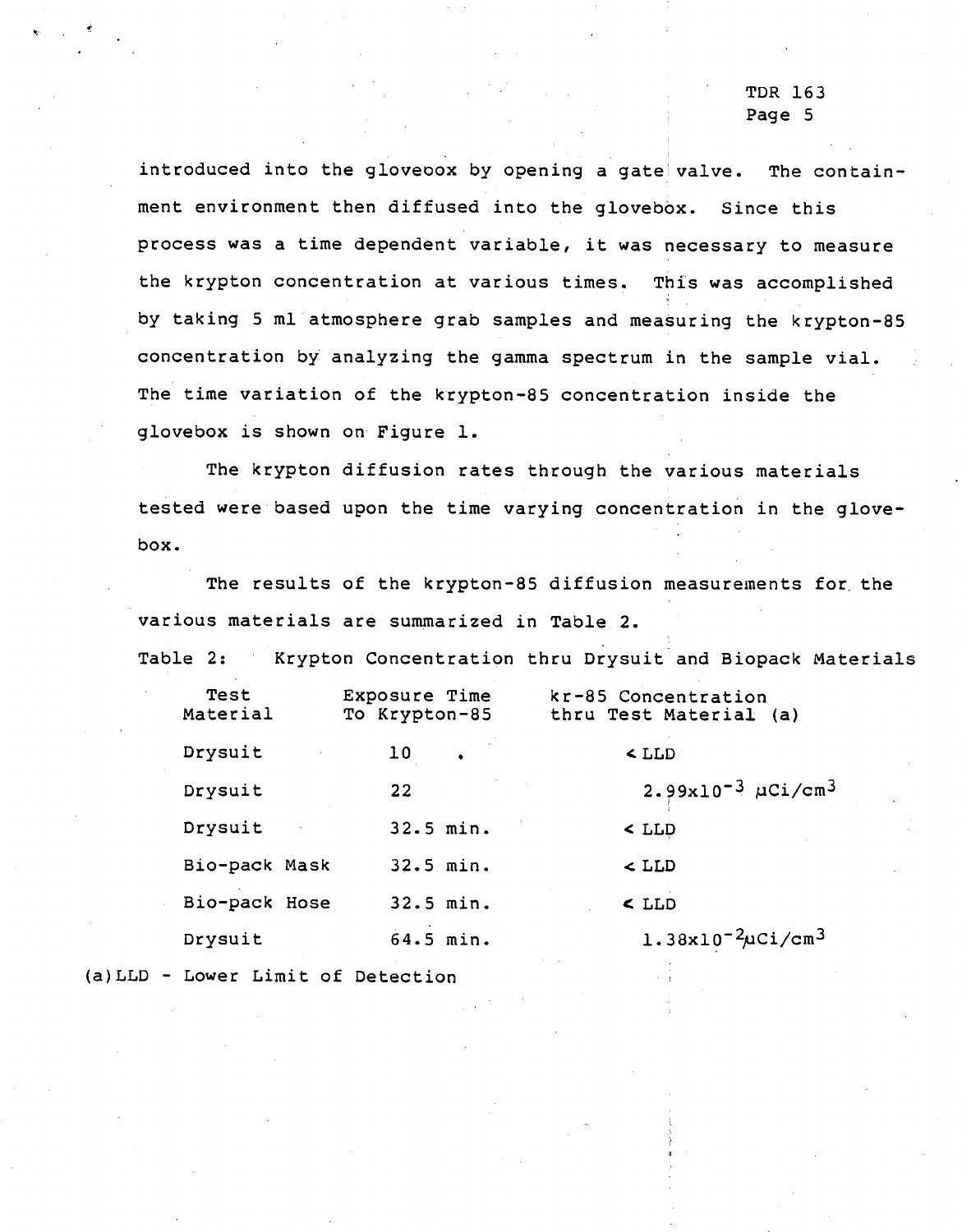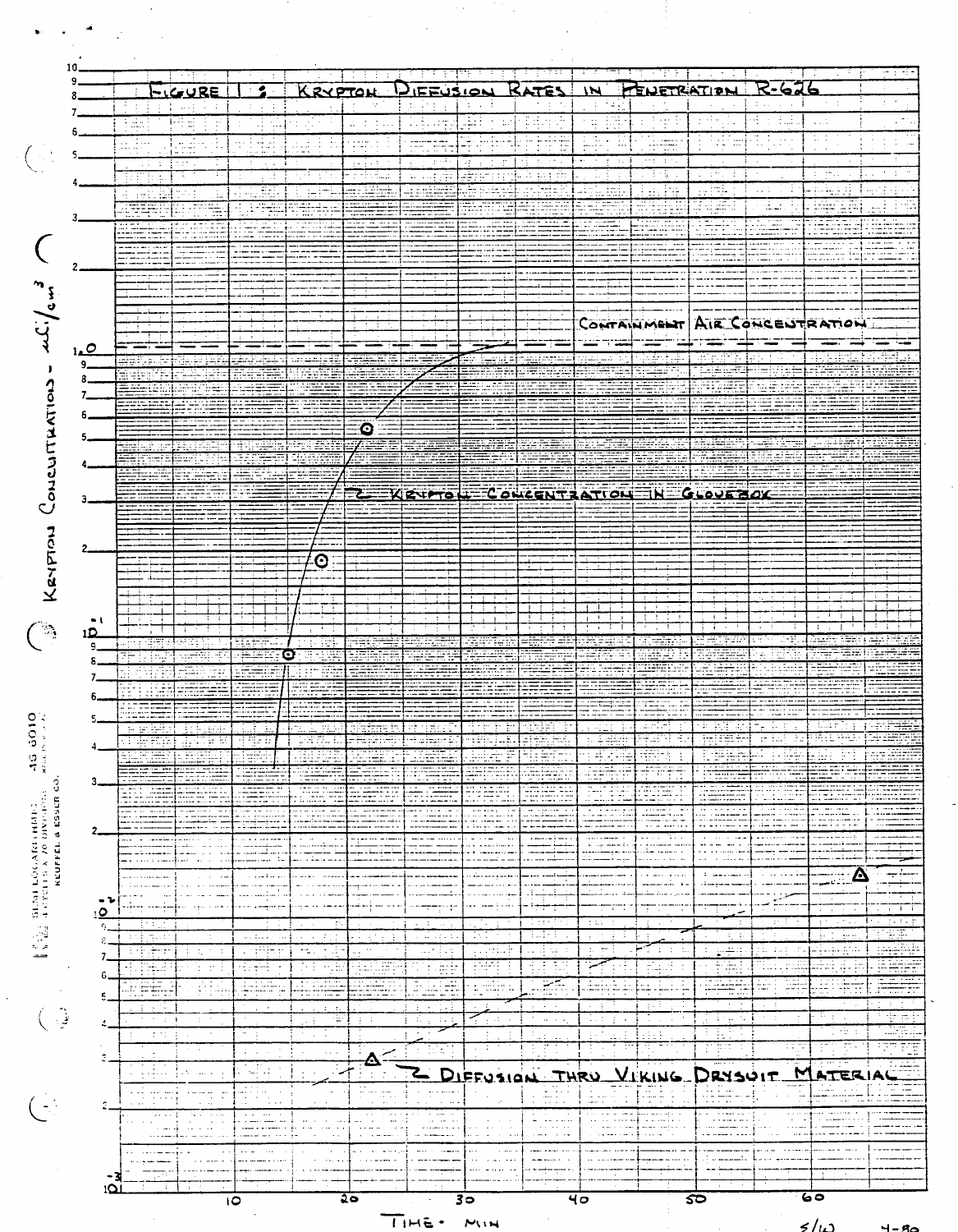# **TDR 163** Page 6

The Biopack-60 hose and facemask indicated no measurable krypton diffusion for a 30 minute exposure. The krypton diffusion for the drysuit is shown on Figure 1. At the end of a 22 minute exposure test, from the 22 minute to 64 minute point, the krypton-85 concentration through the drysuit material was approximately 2% of concentration in the glovebox based upon the glovebox concentration of  $\sim$  0.5  $\mu$ Ci/cm $^3$  krypton-85

## 3.0 DISCUSSION

..

The results of the beta shielding test indicated that either the beta guard ( $e = 307$  mg/cm<sup>2</sup>) or the drysuit ( $e = 250$  mg/cm<sup>2</sup>) would provide effective shielding for krypton-85 beta particles. For both materials, the indicated shielding effectiveness was with endpoint energy of 0.670 MeV of 100%. This is consistent with the maximum range for beta particles (21  $\rho = 240$  mg/cm<sup>2</sup>.  $(2)$ 

The drysuit was chosen as the protective suit for re-entry based upon the following additional considerations:

- (a) The drysuit is lighter (compare thickness)
- (b) The drysuit is more flexible
- (c) The dtysuit is sealable for water which will minimize krypt0n in-leakage.'

The krypton diffusion experiments indicate that beta radiation exposure to the face should not be a" factor to containment re-entry personnel so long as positive pressure is maintained inside the breathing mask. No significant krypton. exposure through the mask would be expected for a 20 minute stay time inside the containment building. Krypton diffusion through the drysuit should be less than 2% for the 20 minute exposure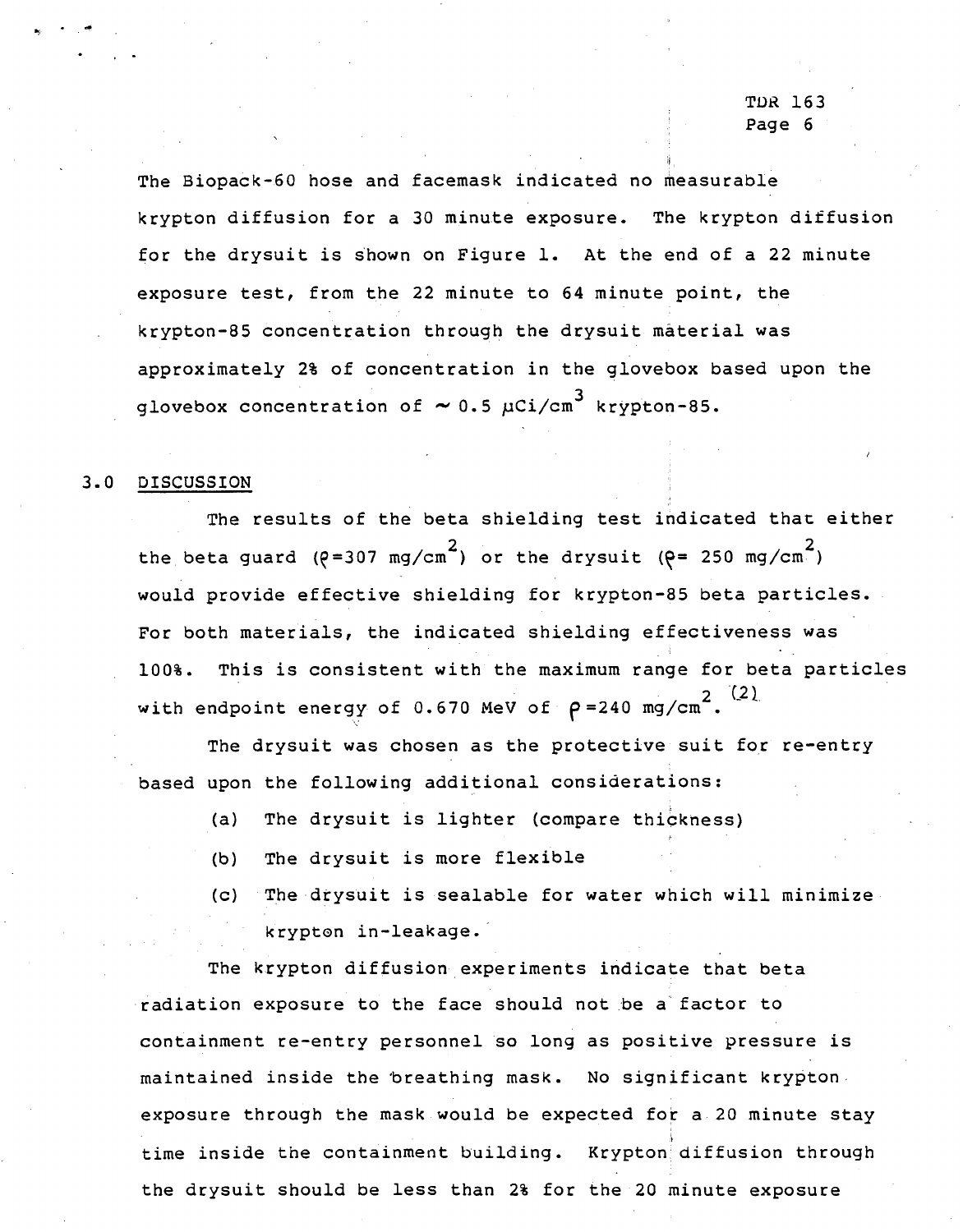period. A dose assessment performed assuming krypton in leakage between the drysuit and the skin resulted in a skin exposure rate  $(3)$ of:

 $D_{\mathbf{g}}$  (skin) = 8.0 Rad/HR

If the concentration between the suit and skin *is* assumed to be 2% of the concentration outside the suit the resulting dose rate would be:

 $Dg$  (skin) =  $0.160$  Rads/HR

## 4.0 CONCLUSIONS

(

The beta shielding tests showed that either the Beta Guard material or the Viking Drysuit would be 100% effective for attenuating the 0.670 MeV krypton-8S betas.

For a 20 minute containment' entry, the krypton diffusion through the Bio-pack 60 material would be negligible. The beta exposure to the skin of the face would be negligible so long as positive pressure were maintained inside the mask.

For a 20.minute containment entry, the krypton diffusion through the Viking drysuit would be approximately 2%. This would result in a maximum beta dose rate to the skin of 160 mRad/Hr during the entry program.

#### 5.0 REFERENCES

(1) E. Walker, "Radiological Measurements of Environment Above 347' Elevation Utilizing Penetration R-626," TDR-{Draft), TMI-2 Containment Assessment Program, GPUSC, Three Mile Island Nuclear Station, July 1980.